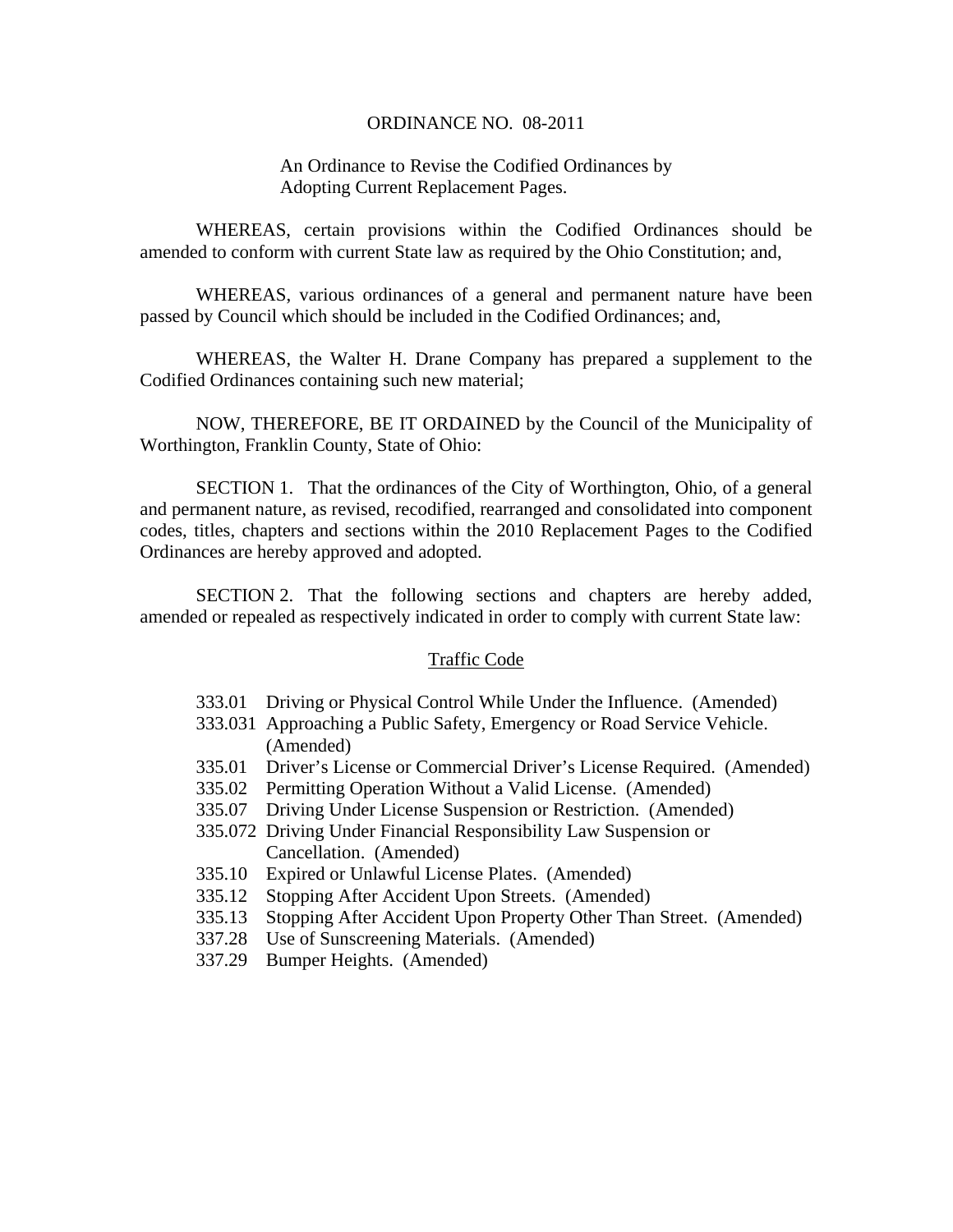### ORDINANCE NO. 08-2011

### General Offenses Code

- 501.99 Penalties for Misdemeanors. (Amended)
- 517.01 Gambling Definitions. (Amended)
- 517.02 Gambling. (Amended)
- 517.06 Methods of Conducting a Bingo Game. (Amended)
- 517.07 Instant Bingo Conduct. (Amended)
- 529.07 Open Container Prohibited. (Amended)
- 537.10 Telecommunication Harassment. (Amended)
- 537.11 Threatening or Harassing Telephone Calls. (Repealed)
- 537.14 Domestic Violence. (Amended)
- 537.15 Temporary Protection Order. (Amended)

 SECTION 3. That the complete text of the sections listed above are set forth in full in the current replacement pages to the Codified Ordinances. A summary of the amendments to such sections is hereby attached to this ordinance as Appendix A.

 SECTION 4. That notice of passage of this Ordinance shall be posted in the Municipal Administration Building, the Worthington Library, the Griswold Center and the Worthington Community Center and shall set forth the title and effective date of the Ordinance and a statement that the Ordinance is on file in the office of the Clerk of Council. This Ordinance shall take effect and be in force from and after the earliest period allowed by law and by the Charter of the City of Worthington, Ohio.

Passed March 7, 2011

 $[$ Signature on File $]$ President of Council

Attest:

 $\frac{Signature on File)}{Clerk of Council}$  P.H. March 7, 2011<br>Clerk of Council Effective March 30

 Introduced February 22, 2011 Effective March 30, 2011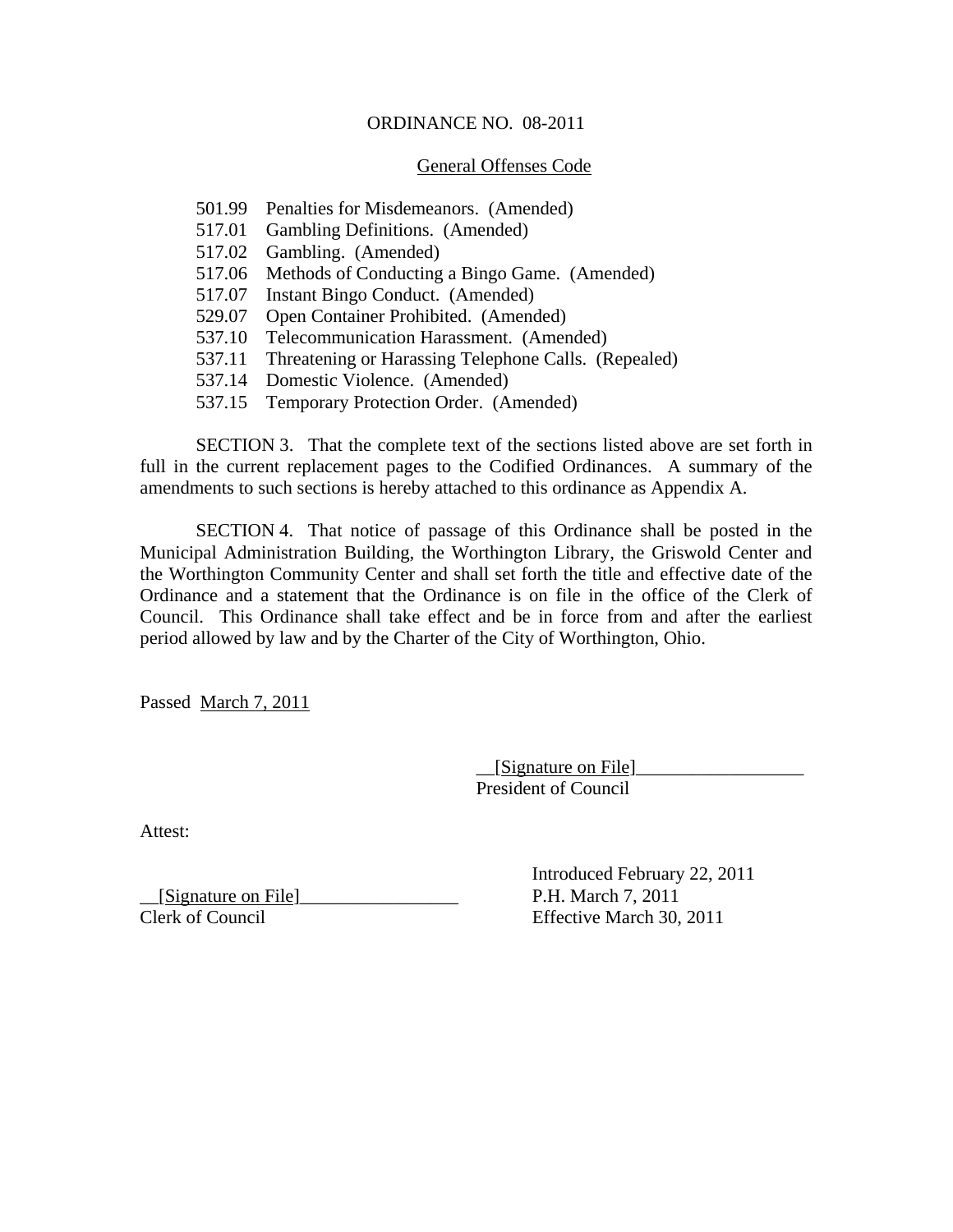## 2010

### APPENDIX A

# Traffic Code

| 333.01  | Driving or Physical Control While Under the Influence. (Adds "an<br>emergency medical technician - intermediate, an emergency medical<br>technician-paramedic" in subsections $(e)(1)B$ ., C. and $(g)$ )                                                                                                        |
|---------|------------------------------------------------------------------------------------------------------------------------------------------------------------------------------------------------------------------------------------------------------------------------------------------------------------------|
| 333.031 | Approaching a Stationary Public Safety, Emergency, or Road Service<br>Vehicle. (Adds to section requirements for a driver approaching an<br>emergency or road service vehicle.)                                                                                                                                  |
| 335.01  | Driver's License or Commercial Drivers' License Required. (Modifies the<br>penalty for repeat offenders under "operating a motor vehicle without a<br>valid license" who never have held a valid driver's or commercial driver's<br>license or permit, and to clarify the manner of sentencing for that offense. |
| 335.02  | Permitted Operation Without Valid License. (Clarifies the manner of<br>sentencing for this offense when it is an unclassified misdemeanor.)                                                                                                                                                                      |
| 335.07  | Driving Under Suspension or License Restriction. (Clarifies the manner<br>of sentencing for this offense when it is an unclassified misdemeanor.)                                                                                                                                                                |
| 335.072 | Driving Under Financial Responsibility Law Suspension or Cancellation.<br>(Makes a violation of section an unclassified misdemeanor.)                                                                                                                                                                            |
| 335.12  | Stopping After Accident Upon Streets. (Substitutes "accident or collision"<br>for "violation" in subsection (b).)                                                                                                                                                                                                |
| 335.13  | Stopping After Accident Upon Property Other Than Street. (Substitutes<br>"accident or collision" for "violation" in subsection (b).)                                                                                                                                                                             |
| 337.28  | Use of Sunscreening and Nontransparent Reflectorized Materials.<br>(Changes penalty to a minor misdemeanor for all offenses.)                                                                                                                                                                                    |
| 337.29  | Bumper Heights. Revises subsection (c) to comply with state law and<br>modifies the penalty to establish a two-tier misdemeanor classification<br>system for offenders.)                                                                                                                                         |

# General Offenses Code

501.99 Penalties for Misdemeanors. (Authorizes judicial release of offenders who are serving jail sentences with notification to the prosecutor in subsection  $(b)(2).$